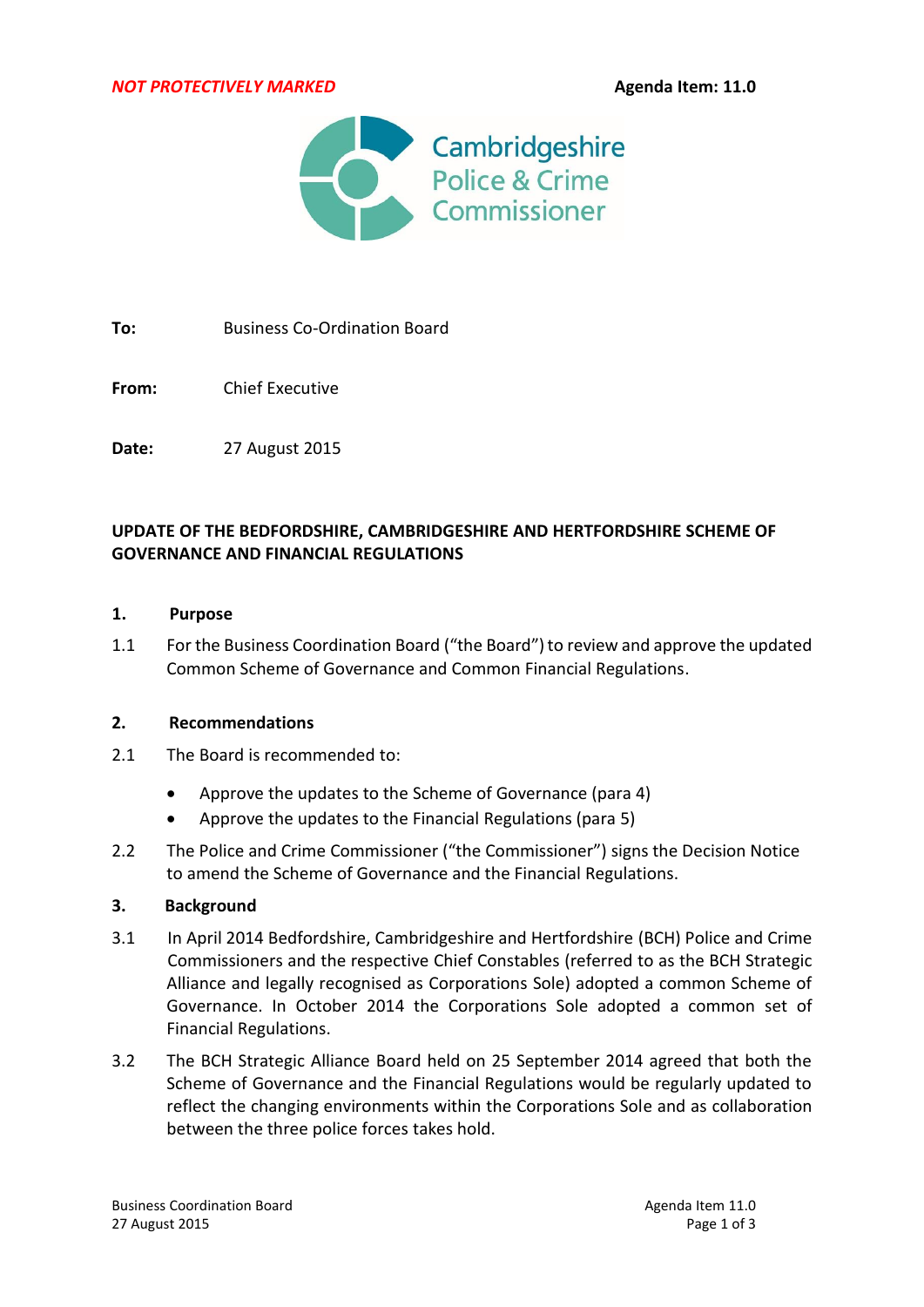3.3 The proposed changed have been considered at the BCH Strategic Alliance on 24 June 2015, the Commissioner's and the Chief Constable's Joint Audit Committee on 29 June 2015 and at the BCH Strategic Alliance Organisational Support Governance Board on 30 June 2015. The proposed changes will come into being with immediate effect.

## **4. Scheme of Governance updates**

4.1 The Scheme of Governance has been updated to ensure that both the Financial Regulations and the Scheme of Governance are consistent and support each other. There has only been one amendment, which is to reflect the signing of contracts by affixing a common seal which applies for local contracts above the value for £500k for BCH (previously £750k for Hertfordshire) and £1m of collaboration contracts (this is new to the Scheme of Governance, but brings it in line with the Financial Regulations).

# **5. Financial Regulations updates**

- 5.1 The Financial Regulations have been refined and updated to reflect the progression in the needs and requirements of the Corporations Sole Bedfordshire, Cambridgeshire and Hertfordshire Police and Crime Commissioners and forces, both individually and within the collaboration that the Corporations Sole are partnering.
- 5.2 The following are the main updates to the Financial Regulations:
	- Section G updated to enable the Chief Constable to make grants to Partner Organisations up to £5,000.
	- Section A3 para 2 updated to reflect the Chief Constable is responsible for approving and signing the final statement of accounts for the Office of the Chief Constable.
	- Section C, C1 Maintain the delegation limit for the Chief Constable to settle civil claims at £20k.
	- Section D D2 Included write offs relating to income (not including theft or fraud) in either the Office of the Police and Crime Commissioner below the level of £10k, respective Chief Finance Officer above this approval required by the Commissioner.
	- Section G. In relation to fixed assets amended computers to be included on the fixed asset register with a grouping of £10k. Previously computers regardless of value had to be included.
	- Section G. Updated for awarding contracts locally, if there is no difference between the tenders.
	- Annex 1 updated: Bedfordshire, Cambridgeshire and Hertfordshire Corporations Sole current governance arrangements
- 5.3 The Financial Regulations have also been updated where there have been changes in statutory departmental bodies, changes in responsibilities and presentation.